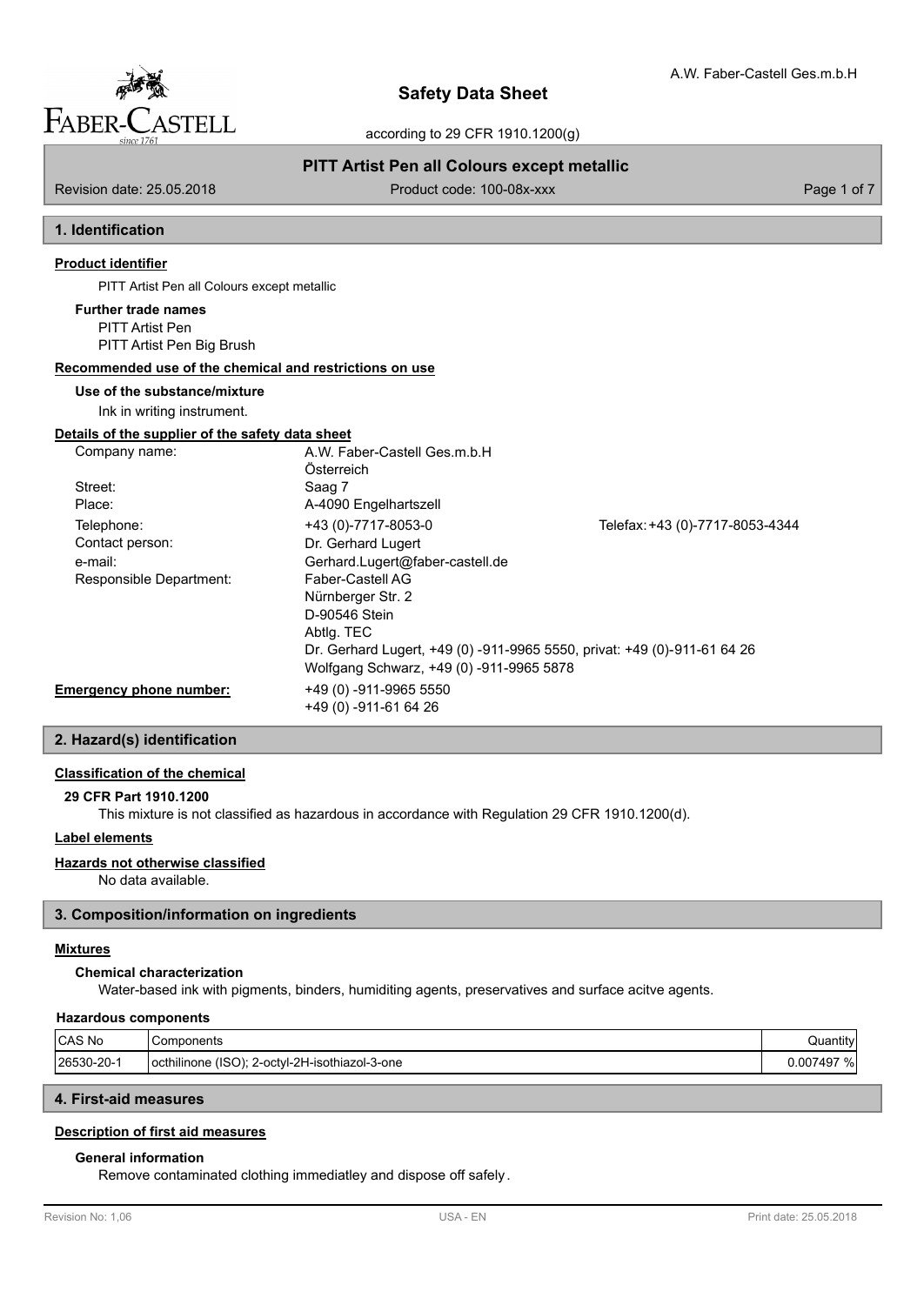

# **Safety Data Sheet**

according to 29 CFR 1910.1200(g)

# **PITT Artist Pen all Colours except metallic**

Revision date: 25.05.2018 Product code: 100-08x-xxx Page 2 of 7

If victim is at risk of losing consciousness, position and transport on their side. Turn a vomating person to the side.

#### **After inhalation**

In case of feeling unwell seek medical advice.

#### **After contact with skin**

Wash immediately with soap and plenty of water.

## **After contact with eyes**

Rinse with eyelid held open for several minutes with running water. Medical treatment necessary.

**After ingestion**

Drink large amounts of water and fresh air.

#### **Most important symptoms and effects, both acute and delayed**

#### No data available.

**Indication of any immediate medical attention and special treatment needed**

No data available.

### **5. Fire-fighting measures**

#### **Extinguishing media**

#### **Suitable extinguishing media**

none, ink not burnable.

If packaging or plastic boxes are burning: Carbon dioxide (CO2). Extinguishing powder. Water spray. Fight against a major burning with: Water spray.

#### **Unsuitable extinguishing media**

For this substance / preparation no extinguishing agent restriction exist.

#### **Special protective equipment and precautions for fire-fighters**

No special protective equipment.

#### **Additional information**

Suppress gases/vapours/mists with water spray jet. Collect contaminated fire extinguishing water separately. Do not allow entering drains or surface water.

## **6. Accidental release measures**

#### **Personal precautions, protective equipment and emergency procedures**

Provide adequate ventilation. Avoid contact with skin, eyes and clothes. Change contaminated clothing.

#### **Environmental precautions**

Do not allow to enter into surface water or drains.

#### **Methods and material for containment and cleaning up**

Absorb with liquid-binding material (e.g. sand, diatomaceous earth, acid- or universal binding agents). Treat the recovered material as prescribed in the section on waste disposal.

# **Reference to other sections**

Information for safe handling, see section 7. Information for personal protectice equipment, see section 8. Information for disposal, see section 13.

# **7. Handling and storage**

#### **Precautions for safe handling**

## **Advice on safe handling**

Keep container tightly closed.

## **Advice on protection against fire and explosion**

No special measures are necessary.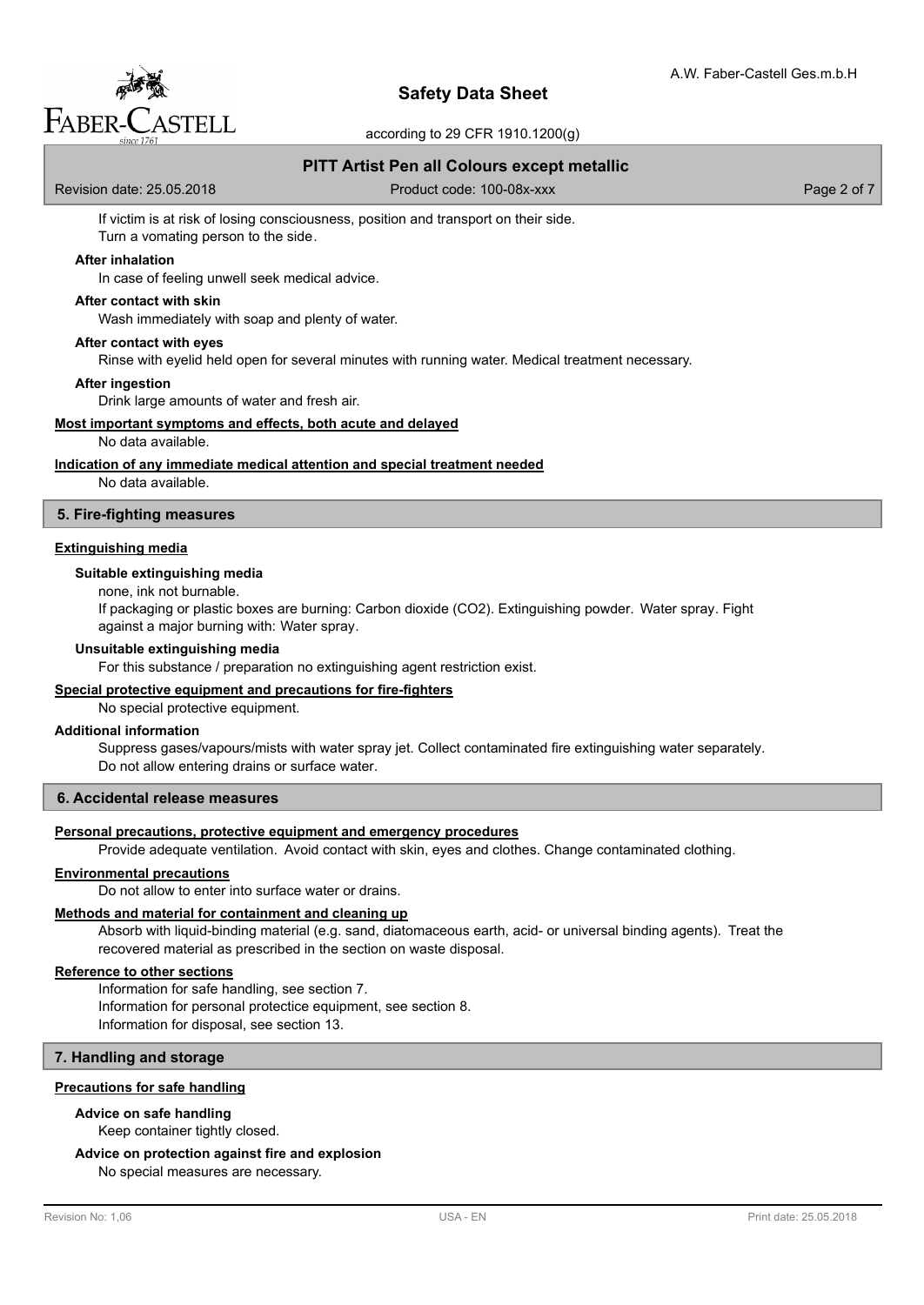

# **PITT Artist Pen all Colours except metallic**

Revision date: 25.05.2018 **Product code: 100-08x-xxx** Page 3 of 7

# **Further information on handling**

No special measures are necessary.

# **Conditions for safe storage, including any incompatibilities**

## **Requirements for storage rooms and vessels**

Protect from freezing. Recommended storage temperature: 5 - 35 °C

# **Advice on storage compatibility**

none

# **8. Exposure controls/personal protection**

## **Control parameters**

#### **Exposure limits**

| I CAS No. | Substance                           | ppm | mg/m <sup>3</sup> | $f$ / $c$ c $\vert$ | Category    | Origin |
|-----------|-------------------------------------|-----|-------------------|---------------------|-------------|--------|
| 156-81-5  | Glycerin (mist) Respirable fraction |     | י                 |                     | TWA $(8 h)$ | PEL    |

#### **Exposure controls**

#### **Protective and hygiene measures**

none

# **Eye/face protection**

For normal use not necessary.

# **Hand protection**

For normal use not necessary.

# **Skin protection**

For normal use not necessary.

# **Respiratory protection**

not necessary

# **9. Physical and chemical properties**

#### **Information on basic physical and chemical properties**

| Physical state:<br>Color:<br>Odor:       | liquid<br>variable<br>slightly |                           |
|------------------------------------------|--------------------------------|---------------------------|
| pH-Value:                                |                                | 8,5                       |
| Changes in the physical state            |                                |                           |
| Melting point/freezing point:            |                                | 10 °C                     |
| Initial boiling point and boiling range: |                                | 100 °C                    |
| Sublimation point:                       |                                | No data available.        |
| Softening point:                         |                                | No data available.        |
| Pour point:                              |                                | No data available.        |
|                                          |                                | No data available.        |
| Flash point:                             |                                | ca. 180 °C                |
| Sustaining combustion:                   |                                | Not sustaining combustion |
| <b>Flammability</b>                      |                                |                           |
| Solid:                                   |                                | No data available.        |
| Gas:                                     |                                | No data available.        |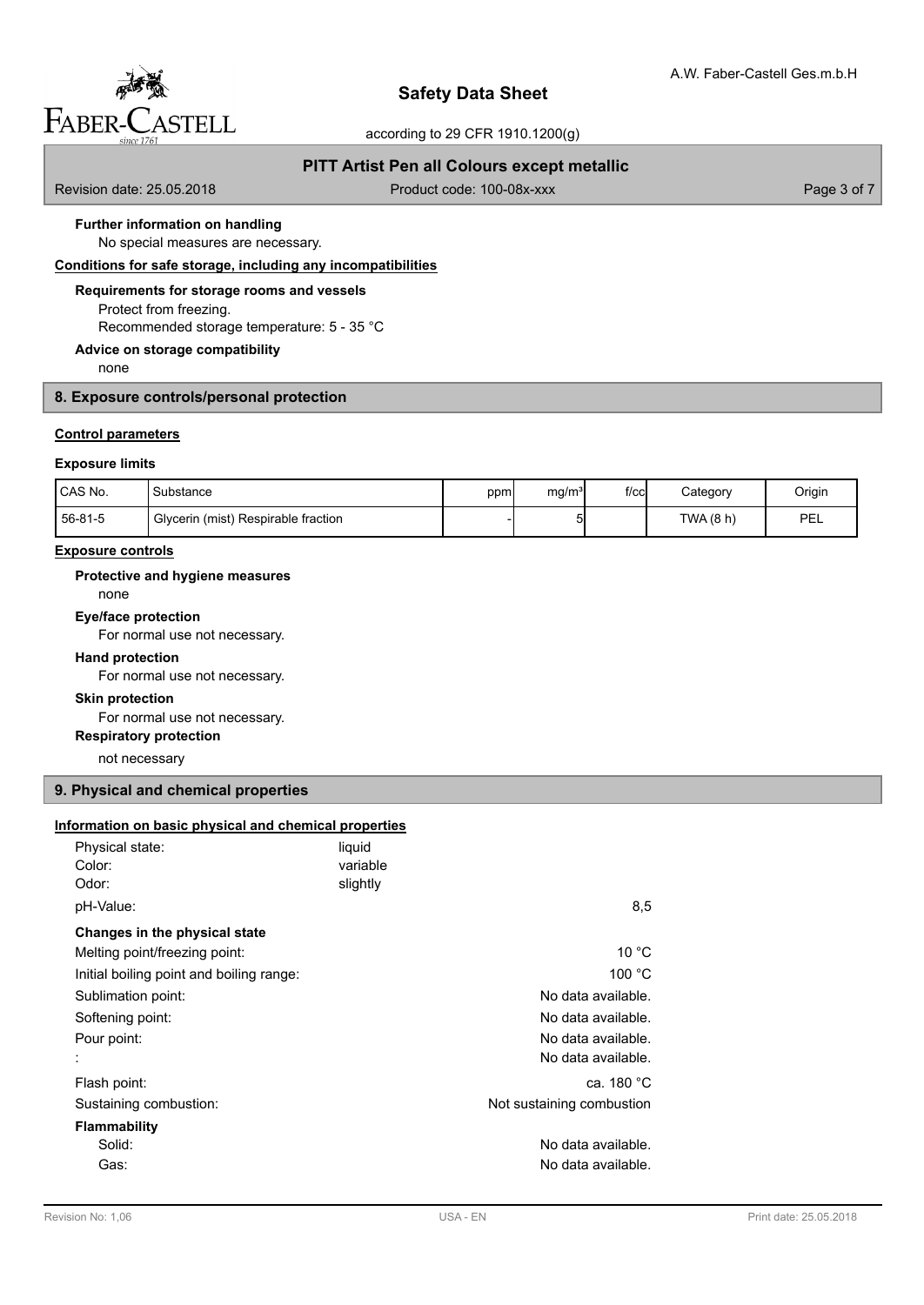

# **Safety Data Sheet**

according to 29 CFR 1910.1200(g)

# **PITT Artist Pen all Colours except metallic**

| Revision date: 25.05.2018<br>Product code: 100-08x-xxx |                    | Page 4 of 7 |
|--------------------------------------------------------|--------------------|-------------|
| <b>Explosive properties</b><br>not explosive.          |                    |             |
| Lower explosion limits:                                | No data available. |             |
| Upper explosion limits:                                | No data available. |             |
| Ignition temperature:                                  | $>400\text{ °C}$   |             |
| <b>Auto-ignition temperature</b>                       |                    |             |

Solid: No data available. Gas: No data available.

Decomposition temperature:  $\blacksquare$ 

# Not oxidizing. **Oxidizing properties** Vapor pressure:  $\blacksquare$

 (at 20 °C) Vapor pressure:  $\blacksquare$ 

Density (at 20 °C): ca. 1 g/cm<sup>3</sup> Bulk density: No data available.

Water solubility: Water solubility:

# **Solubility in other solvents**

No data available.

Partition coefficient: No data available. Viscosity / dynamic: 7,4 mPa·s (at 20 °C)

Viscosity / kinematic: No data available.

Flow time: No data available.

Vapor density:  $\blacksquare$ 

Evaporation rate: No data available.

Solvent separation test: No data available. Solvent content: ca. 25 %

# **Other information**

Solid content: Ca. 5 %

# **10. Stability and reactivity**

# **Reactivity**

not reactive.

# **Chemical stability**

Stability: Stable

not proof against strong acids and bases. Not proof against oxidizing and reducing agents.

# **Possibility of hazardous reactions**

Hazardous reactions: Will not occur

No hazardous reactions known.

# **Conditions to avoid**

No data available.

# **Incompatible materials**

strong acids.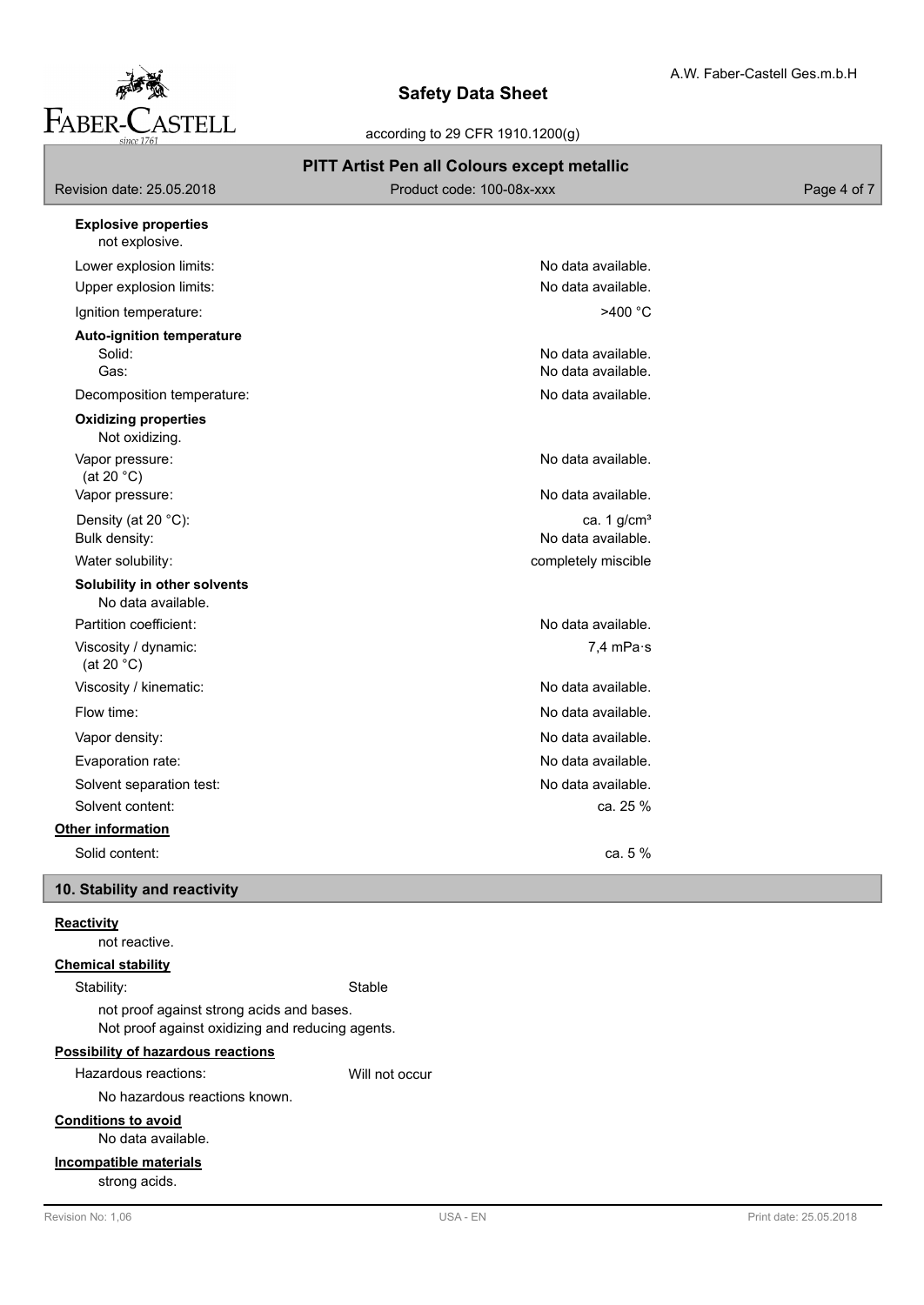

# **PITT Artist Pen all Colours except metallic**

Revision date: 25.05.2018 **Product code: 100-08x-xxx** Page 5 of 7

 strong oxidizers Reducing agent, strong

#### **Hazardous decomposition products**

none known

# **11. Toxicological information**

## **Information on toxicological effects**

#### **Acute toxicity**

LD50: > 4000 mg/kg (Acute toxicity, oral, Rat calculated)

| CAS No     | Components                                     |                     |            |                |        |        |
|------------|------------------------------------------------|---------------------|------------|----------------|--------|--------|
|            | Exposure route                                 | <b>I</b> Dose       |            | <b>Species</b> | Source | Method |
| 26530-20-1 | octhilinone (ISO); 2-octyl-2H-isothiazol-3-one |                     |            |                |        |        |
|            | oral                                           | <b>ATE</b><br>mg/kg | 500        |                |        |        |
|            | dermal                                         | <b>ATE</b><br>mg/kg | 300        |                |        |        |
|            | inhalation vapour                              | <b>ATE</b>          | 3 mg/l     |                |        |        |
|            | inhalation aerosol                             | <b>ATE</b>          | $0,5$ mg/l |                |        |        |

#### **Irritation and corrosivity**

| Primary irritation: Irritation on skin: none known |                                          |
|----------------------------------------------------|------------------------------------------|
| Irritation on eye: Slight irritation possible      |                                          |
| Carcinogenicity (OSHA):                            | No ingredient of this mixture is listed. |
| Carcinogenicity (IARC):                            | No ingredient of this mixture is listed. |
| Carcinogenicity (NTP):                             | No ingredient of this mixture is listed. |

## **12. Ecological information**

#### **Ecotoxicity**

Not toxic.

# **Persistence and degradability**

No data available.

# **Bioaccumulative potential**

No data available.

## **Mobility in soil**

No data available.

# **Other adverse effects**

No data available.

# **13. Disposal considerations**

#### **Waste treatment methods**

#### **Advice on disposal**

Waste disposal according to official state regulations and local regulations . Disposal identification: Water-based inks

## **Contaminated packaging**

Clean with water.

## **14. Transport information**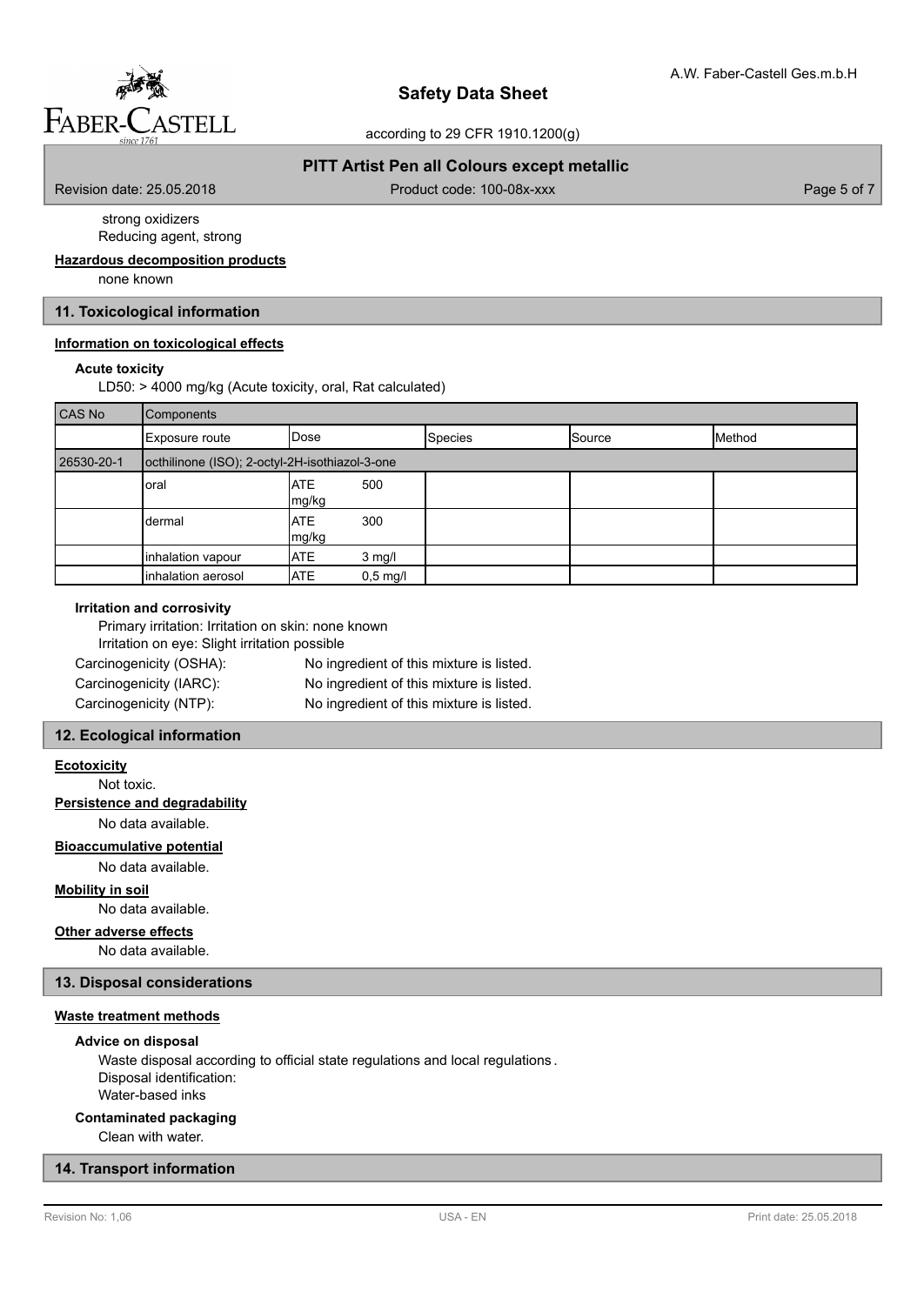

# **Safety Data Sheet**

according to 29 CFR 1910.1200(g)

| <b>PITT Artist Pen all Colours except metallic</b>                                                          |                                                                                                             |             |  |  |
|-------------------------------------------------------------------------------------------------------------|-------------------------------------------------------------------------------------------------------------|-------------|--|--|
| Revision date: 25.05.2018                                                                                   | Product code: 100-08x-xxx                                                                                   | Page 6 of 7 |  |  |
| <b>US DOT 49 CFR 172.101</b>                                                                                |                                                                                                             |             |  |  |
| Proper shipping name:                                                                                       | Not a hazardous material with respect to these transport regulations.                                       |             |  |  |
| <b>Marine transport (IMDG)</b>                                                                              |                                                                                                             |             |  |  |
| UN number:                                                                                                  | No dangerous good in sense of this transport regulation.                                                    |             |  |  |
| UN proper shipping name:                                                                                    | No dangerous good in sense of this transport regulation.                                                    |             |  |  |
| Transport hazard class(es):                                                                                 | No dangerous good in sense of this transport regulation.                                                    |             |  |  |
| Packing group:                                                                                              | No dangerous good in sense of this transport regulation.                                                    |             |  |  |
| Other applicable information (marine transport)<br>No dangerous good in sense of this transport regulation. |                                                                                                             |             |  |  |
| Air transport (ICAO-TI/IATA-DGR)                                                                            |                                                                                                             |             |  |  |
| UN number:                                                                                                  | No dangerous good in sense of this transport regulation.                                                    |             |  |  |
| UN proper shipping name:                                                                                    | No dangerous good in sense of this transport regulation.                                                    |             |  |  |
| Transport hazard class(es):                                                                                 | No dangerous good in sense of this transport regulation.                                                    |             |  |  |
| Packing group:                                                                                              | No dangerous good in sense of this transport regulation.                                                    |             |  |  |
| Other applicable information (air transport)<br>No dangerous good in sense of this transport regulation.    |                                                                                                             |             |  |  |
| <b>Environmental hazards</b>                                                                                |                                                                                                             |             |  |  |
| <b>ENVIRONMENTALLY HAZARDOUS:</b>                                                                           | yes                                                                                                         |             |  |  |
| <b>Special precautions for user</b><br>No data available.                                                   |                                                                                                             |             |  |  |
| Transport in bulk according to Annex II of MARPOL 73/78 and the IBC Code                                    |                                                                                                             |             |  |  |
| No data available.                                                                                          |                                                                                                             |             |  |  |
| Other applicable information                                                                                |                                                                                                             |             |  |  |
| No dangerous good in sense of these transport regulations.                                                  |                                                                                                             |             |  |  |
| 15. Regulatory information                                                                                  |                                                                                                             |             |  |  |
| <b>U.S. Regulations</b>                                                                                     |                                                                                                             |             |  |  |
| National regulatory information                                                                             |                                                                                                             |             |  |  |
| SARA Section 311/312 Hazards:                                                                               |                                                                                                             |             |  |  |
|                                                                                                             | octhilinone (ISO); 2-octyl-2H-isothiazol-3-one (26530-20-1): Immediate (acute) health hazard                |             |  |  |
| <b>State Regulations</b>                                                                                    |                                                                                                             |             |  |  |
|                                                                                                             | Safe Drinking Water and Toxic Enforcement Act of 1986 (Proposition 65, State of California)                 |             |  |  |
| reproductive harm.                                                                                          | This product contains no chemicals known to the State of California to cause cancer, birth defects or other |             |  |  |
| 16. Other information                                                                                       |                                                                                                             |             |  |  |
|                                                                                                             |                                                                                                             |             |  |  |
| <b>Hazardous Materials Information Label (HMIS)</b>                                                         |                                                                                                             |             |  |  |
| Health:                                                                                                     | 0                                                                                                           |             |  |  |
| Flammability:                                                                                               | 0                                                                                                           |             |  |  |
| Physical Hazard:                                                                                            | 0                                                                                                           |             |  |  |
| <b>NFPA Hazard Ratings</b>                                                                                  |                                                                                                             |             |  |  |
| Health:                                                                                                     | 0                                                                                                           |             |  |  |

Reactivity:

Flammability: 0<br>Reactivity: 0

**none 0 0**